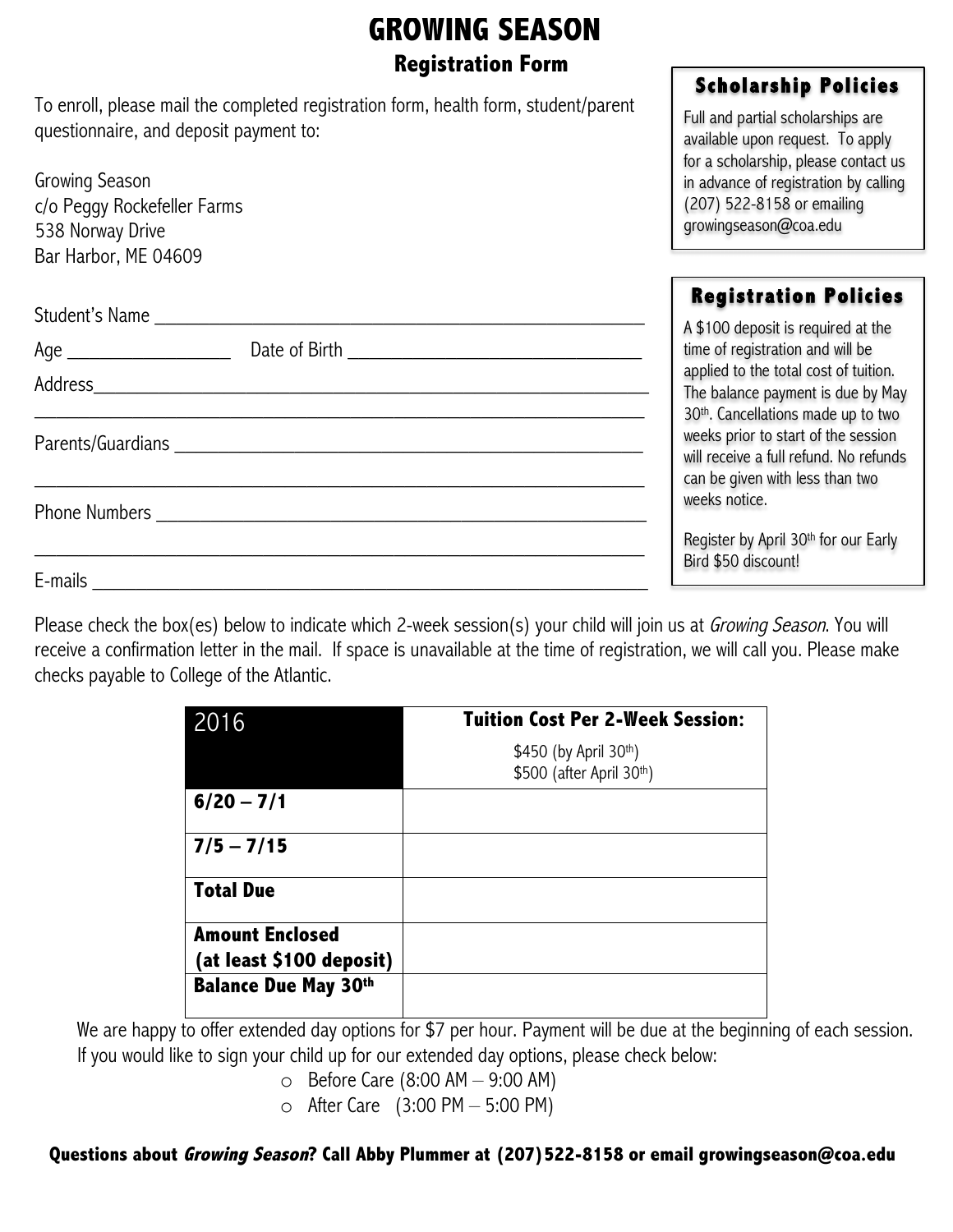## **GROWING SEASON Health Record and Release Form**

| First person to contact in an emergency:  |                                                                                        |
|-------------------------------------------|----------------------------------------------------------------------------------------|
|                                           |                                                                                        |
|                                           |                                                                                        |
| Second person to contact in an emergency: |                                                                                        |
|                                           |                                                                                        |
|                                           |                                                                                        |
|                                           |                                                                                        |
|                                           |                                                                                        |
|                                           | My child(ren) may be picked up by the following people: ________________________       |
|                                           | ,我们也不会有什么?""我们的人,我们也不会有什么?""我们的人,我们也不会有什么?""我们的人,我们也不会有什么?""我们的人,我们也不会有什么?""我们的人       |
|                                           |                                                                                        |
|                                           | Physical or Emotional Conditions, Allergies, Treatments, Medications, or Restrictions: |
|                                           |                                                                                        |
|                                           | ,我们也不会有什么?""我们的人,我们也不会有什么?""我们的人,我们也不会有什么?""我们的人,我们也不会有什么?""我们的人,我们也不会有什么?""我们的人       |
|                                           |                                                                                        |
|                                           |                                                                                        |

## **\*Please mail a copy of your child's immunization record prior to the start of Growing Season.**

By signing below, I state that the health history listed is correct. My child \_\_\_\_\_\_\_\_\_\_\_\_\_\_\_\_\_\_\_\_\_\_\_\_\_\_\_\_\_\_\_\_ has permission to participate in all Growing Season activities. I understand these activities may include certain risks. I authorize Growing Season/Peggy Rockefeller Farms/College of the Atlantic (1) to give medications as listed to my child; (2) to secure emergency medical care at my expense if I am unable to be reached in an emergency. I specifically release Growing Season, Peggy Rockefeller Farms and College of the Atlantic, their staff, trustees, directors, employees, and volunteers from any claim of any kind arising from my child's participation in the Growing Season program. Additionally,

o I authorize Growing Season/Peggy Rockefeller Farms/College of the Atlantic to use my child's photo in promotional materials.

o I do not authorize Growing Season/Peggy Rockefeller Farms/College of the Atlantic to use my child's photo in promotional materials

 $\_$  , and the set of the set of the set of the set of the set of the set of the set of the set of the set of the set of the set of the set of the set of the set of the set of the set of the set of the set of the set of th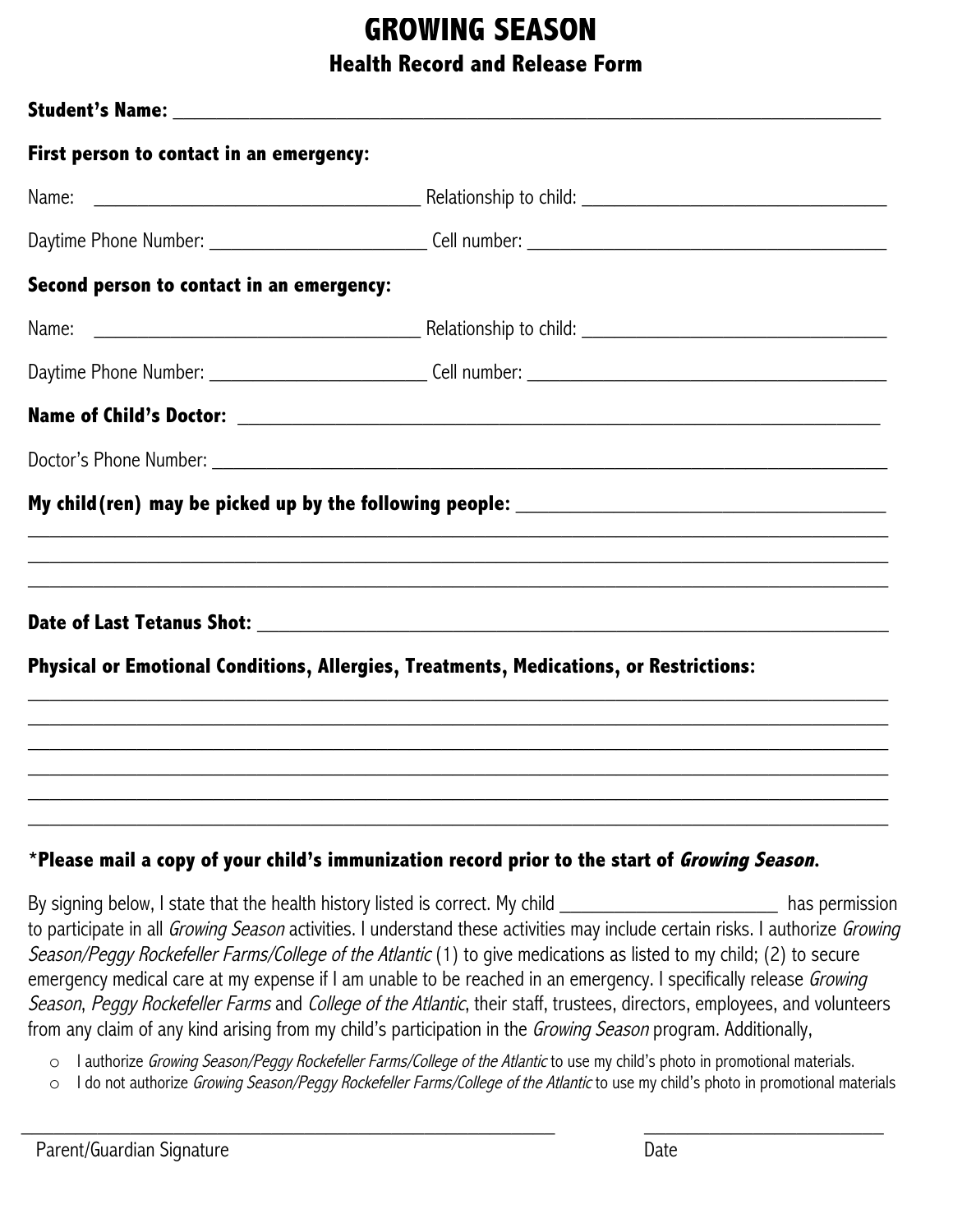# **GROWING SEASON Student & Parent Questionnaire**

The daily schedule for Growing Season will in large part be based on the students' summer learning goals and their unique interests as they relate to food and farming. This questionnaire is a very important part of registration, as it will help us to meet those goals and interests.

| <b>Student Section</b> |                                                                                                                     |                  |            |              |  |  |  |  |
|------------------------|---------------------------------------------------------------------------------------------------------------------|------------------|------------|--------------|--|--|--|--|
|                        | Student's Name: Name and Student's Name and Student's Name and Student's Name and Student's Name and Student's      |                  |            |              |  |  |  |  |
|                        |                                                                                                                     |                  |            |              |  |  |  |  |
|                        |                                                                                                                     |                  |            |              |  |  |  |  |
|                        |                                                                                                                     |                  |            |              |  |  |  |  |
|                        |                                                                                                                     |                  |            |              |  |  |  |  |
|                        |                                                                                                                     |                  |            |              |  |  |  |  |
|                        |                                                                                                                     |                  |            |              |  |  |  |  |
|                        | Are there any skills that your teacher suggested you practice over the summer? If so, what?                         |                  |            |              |  |  |  |  |
|                        | Please indicate two ways you think you could benefit from participating in a farm-based summer learning program?    |                  |            |              |  |  |  |  |
|                        | 2.                                                                                                                  |                  |            |              |  |  |  |  |
|                        | What two things would you most like to learn about food and farming?                                                |                  |            |              |  |  |  |  |
|                        |                                                                                                                     |                  |            |              |  |  |  |  |
|                        |                                                                                                                     |                  |            |              |  |  |  |  |
|                        | Please rate how often you think you'd be interested in participating in the following activities at Growing Season: |                  |            |              |  |  |  |  |
| <b>Activity</b>        | <b>Every day</b>                                                                                                    | <b>Most days</b> | A few days | <b>Never</b> |  |  |  |  |
| Animal Care            |                                                                                                                     |                  |            |              |  |  |  |  |
| Arts and Crafts        |                                                                                                                     |                  |            |              |  |  |  |  |

Cooking Farm Stand Management Gardening

**Please see reverse side…**